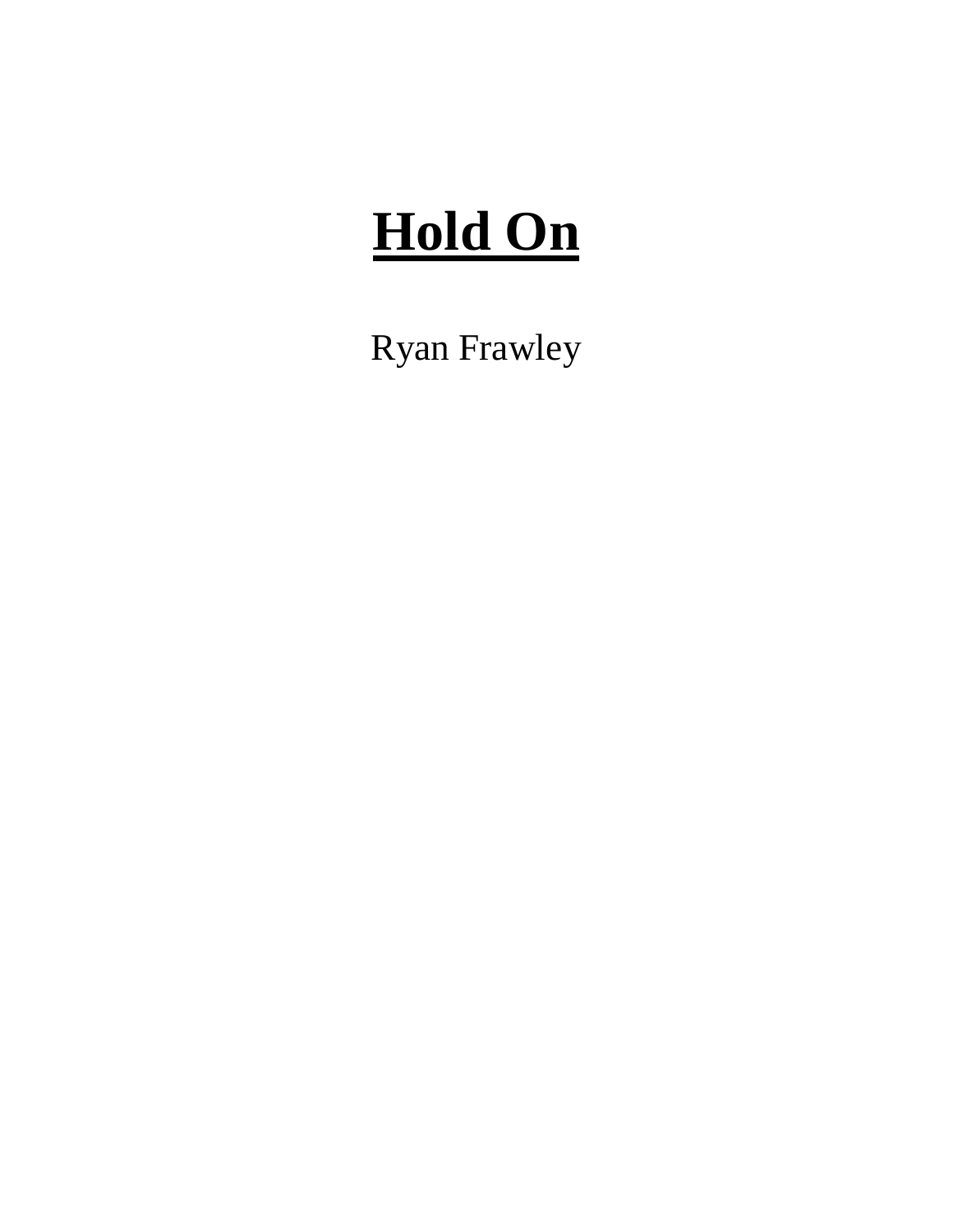agony sometimes changes form but it never ceases for anybody.\*

### She smiled at me

across the street

as if we already

knew each other

were lovers

had been for some

time.

I smiled too

(though I worried I might be out of practice)

and we grinned like dogs

at each other

across the street

until the lights changed

and we could cross.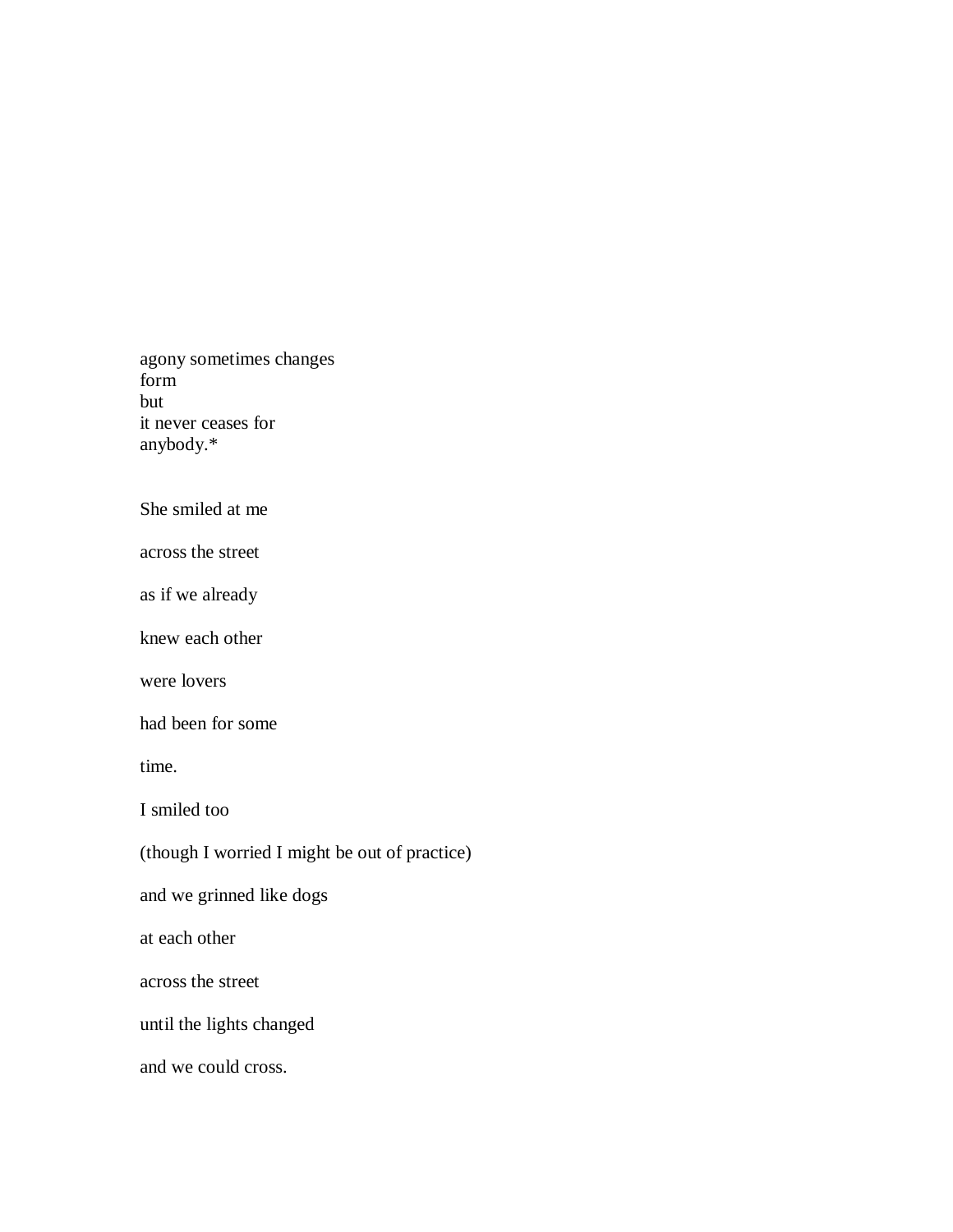We stopped in the middle of the road. "nice eyes" she said. Women always like my eyes (but they are not usually this forward.) "you wanna grab a coffee?" I asked. "sure" she smiled. She smiled a lot. Then.

Yellow light streaks on the damp pavement. At least the rain has stopped. But it's cold, cold. She wraps her coat around herself tightly, as though it might make a difference. The motel is just across the road. But she stays put, shivering as she stands in the doorway darkness of a dollar store. A train hums at the station behind her. Oily black clouds slide across the sky, and the moon glows, yellow and jaundiced like the buzzing neon all around her. She is far away from home, and the world is big and old and mean. She closes her eyes. And then, she starts swaying. With no one to see and no music, she sings softly, deep in her throat, a song he had played to her, a long time ago. Who was it by? It's hard to be cold and alone and far from home. But she danced to the music of memory as the night swept around her.

She liked: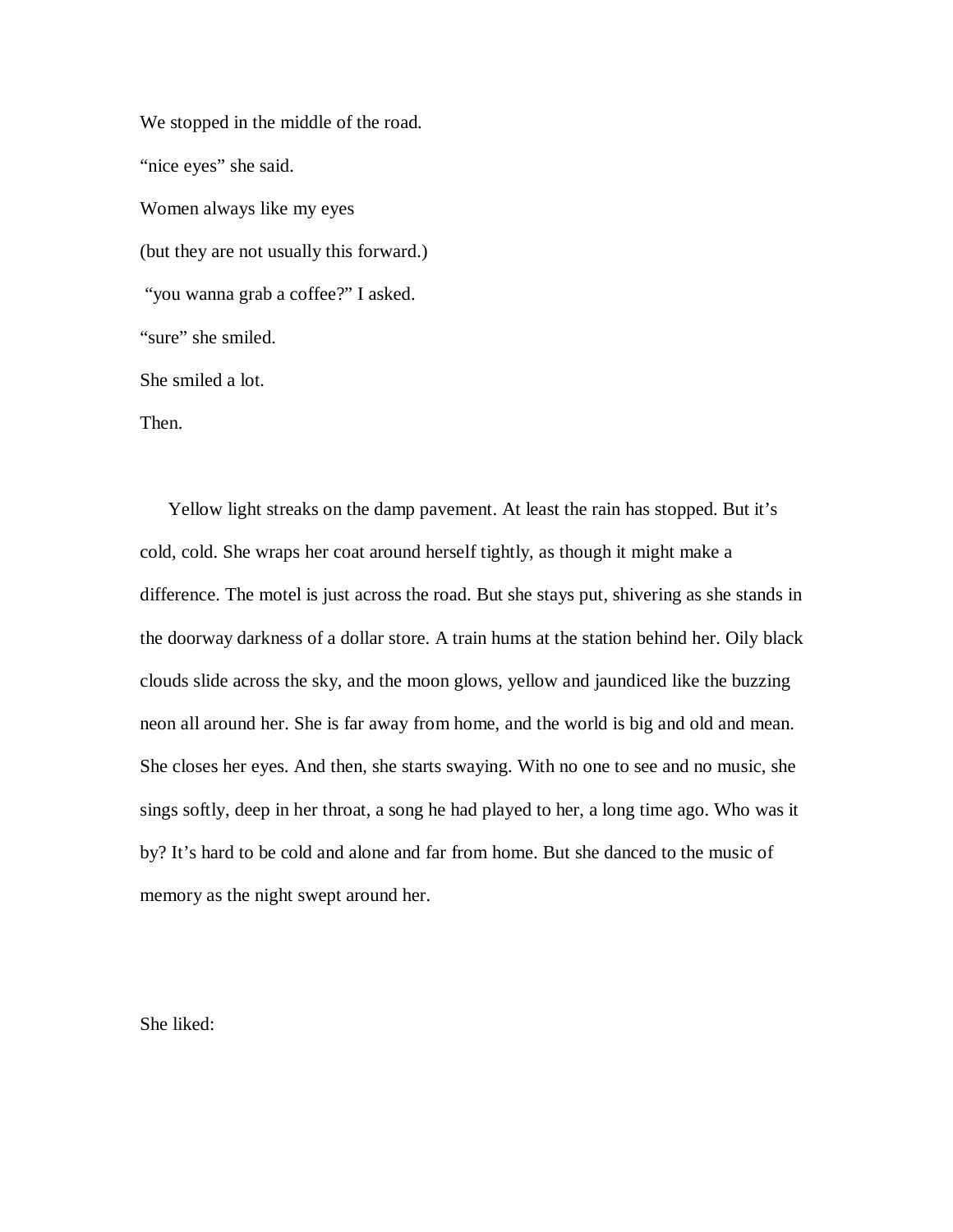Vladimir Nabokov, John Steinbeck, Robert De Niro, Douglas Coupland, Radiohead, Jeff Buckley, Anais Nin, Samuel Beckett, Kanye West, Margaret Atwood, Tupac Shakur, Sofia Coppola, David Bowie, Peter Sellers, Yasujiro Ozu, Catherine Breillat, Tom Stoppard, Tori Amos, Albert Camus, William Faulkner, Leonard Cohen.

Lots of those people I don't like but some I do and it's the small details that matter in the end. I introduced her to some valuable things like Tom Waits Bob Dylan Fyodor Dostoevsky Martin Scorsese Wolfgang Amadeus Mozart and Charles Bukowski

I have always been an evangelist

for the things I love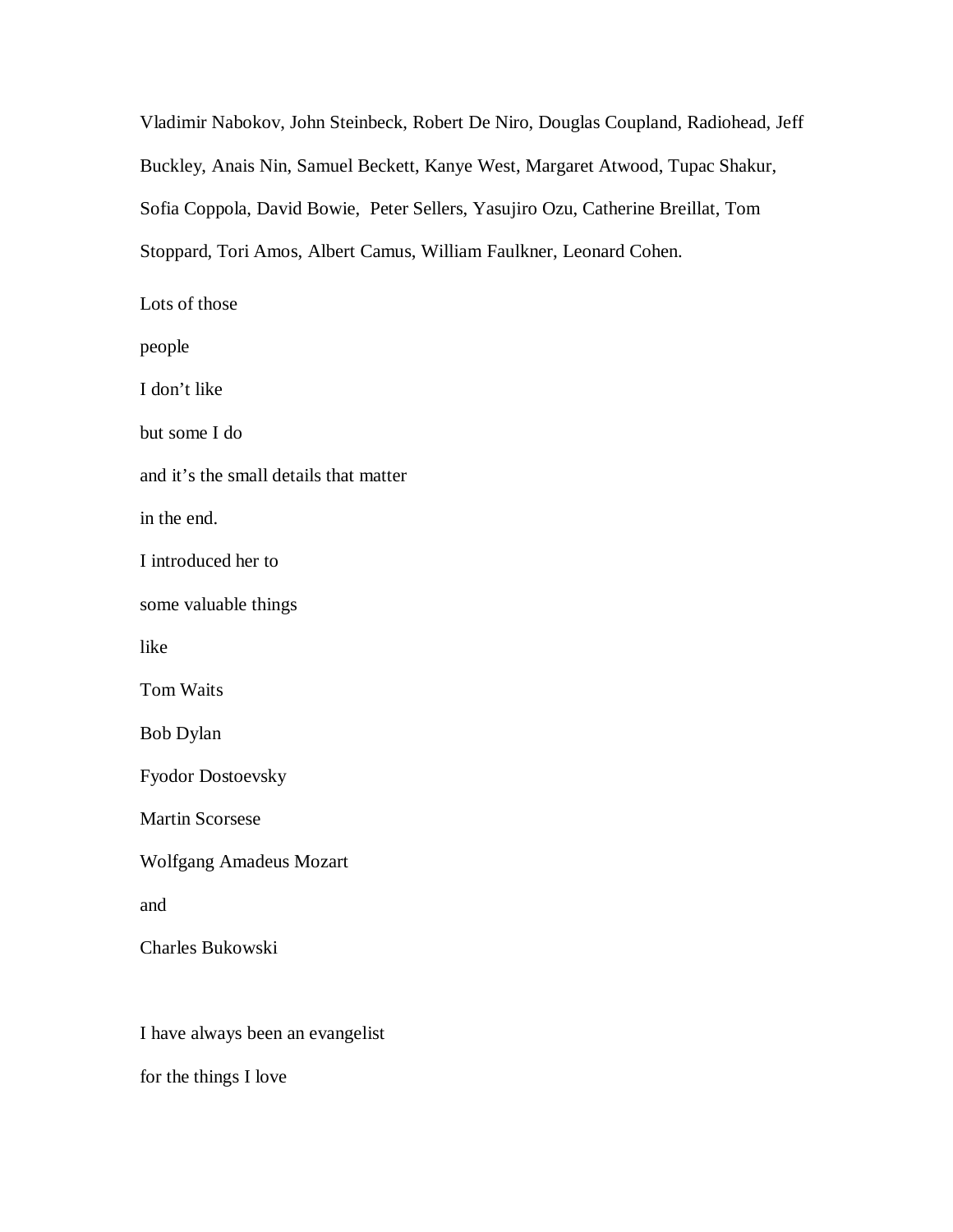and lots of people don't like that but some people are like her and they do. I don't know very much about anything but I know what I love and what I hate. We talked about different things what we liked what we didn't like and the wounds we had suffered. There is nothing to be gained from women below twenty (she was twenty two) Young women may look good but they have not suffered enough to understand anything. She understood. Everything.

He was a mess. All the things that had once appealed to her about him now repelled her. It was always this way. He was hardly the first loser she had fallen for. But he was,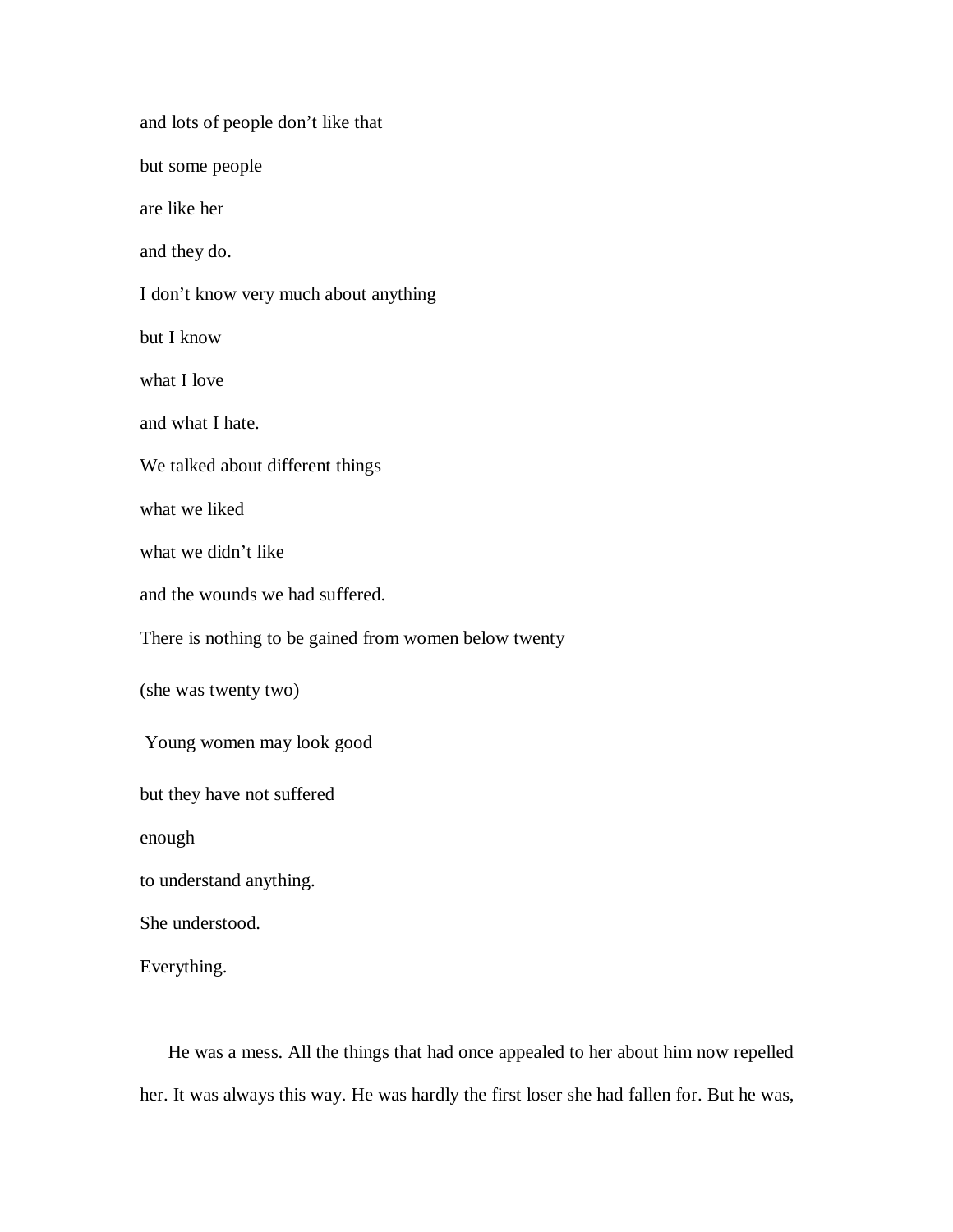perhaps, the most extreme example. Certainly, she had never felt for anyone what she felt for him. Certainly, she had never tried so hard with anyone as she had with him. But it hadn't worked. Whatever she tried just wasn't enough. Sometimes she just wanted to scream at him, You're not Charles fucking Bukowski! There's only one Bukowski, and he's dead. The world doesn't need another Hank. Stop drinking so much! Stop living in these awful hotels! Stop sabotaging your own life! Following in another's footsteps is no more real, no more artistically valid than becoming an accountant or a bank manager.

But he was in love with self destruction, more so than he was ever in love with her. As the train pulled away from the platform, and her old life dissolved into a series of blurred images half-glimpsed through a scarred window, she fiddled absentmindedly with a crude metal ring on her thumb. She was doing the right thing, leaving all this behind, going on to brighter things. But sometimes, you can't believe in your own victory parade.

Hank was right Being drunk and writing Beats being with any woman No matter who she is.

I had nothing

To offer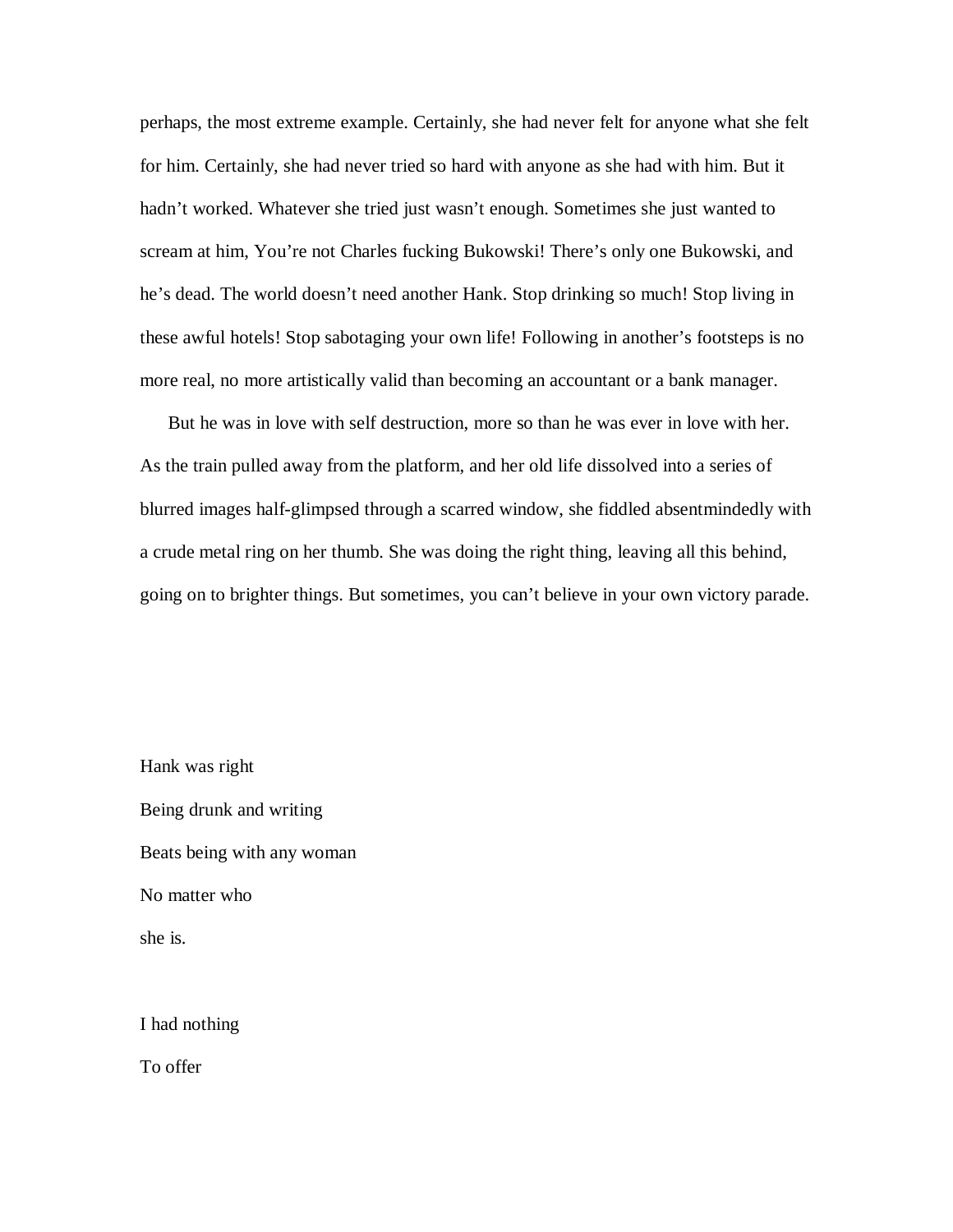by the standards of those

Who value a man

by the numbers he commands.

But I gave her what I had

Passion

Pain

Reality

or the crumbs of it

that were mine to give

and

for the first time in my life

it seemed I had found someone

for whom this nothing

might be enough.

With her I was a genius

of some rare kind

and I would rather have been

me

with her

than any of the immortal poets.

Fuck other people's ideas

of what is desirable

necessary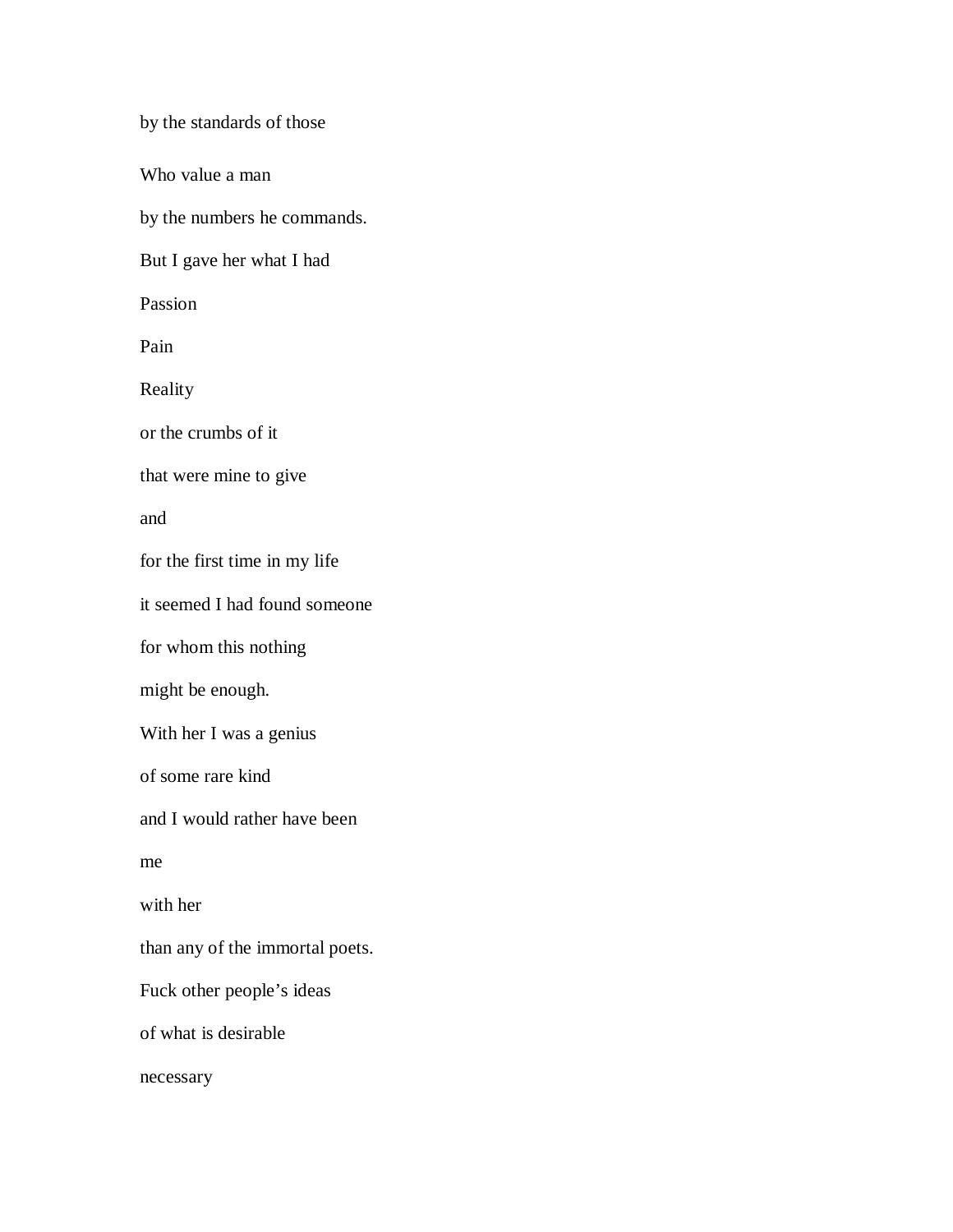worthy, because they are not me. Fuck living for stories Forget about how it looks from the outside because I am not outside of this. Live like you not some skewed image of your misunderstood heroes.

The sun shone on the day she left him, pale through sheets of cloud. Tears blurred her vision. She knew it had to be this way. It wasn't as though they argued all the time, or anything like that. It was just that, slowly, they had grown apart. He was too selfabsorbed, too self-destructive. He was too wrapped up in his own image of himself to see what she needed. Yes, he was passionate about his art, about the things he liked, and at first she had loved that. But – he was a little *too* passionate. His various obsessions, that had once seemed so real and interesting to her, consumed him until he had no room left in his heart for anything else. Least of all her. And the drinking – why wouldn't he stop drinking? He had been drunk even then, she knew, as she left him. And in a way, that had made it easier. Still, there was a big part of her that hoped he would come out of his room, follow her, talk to her, convince her to stay. But she knew he never would. Because Bukowski wouldn't have.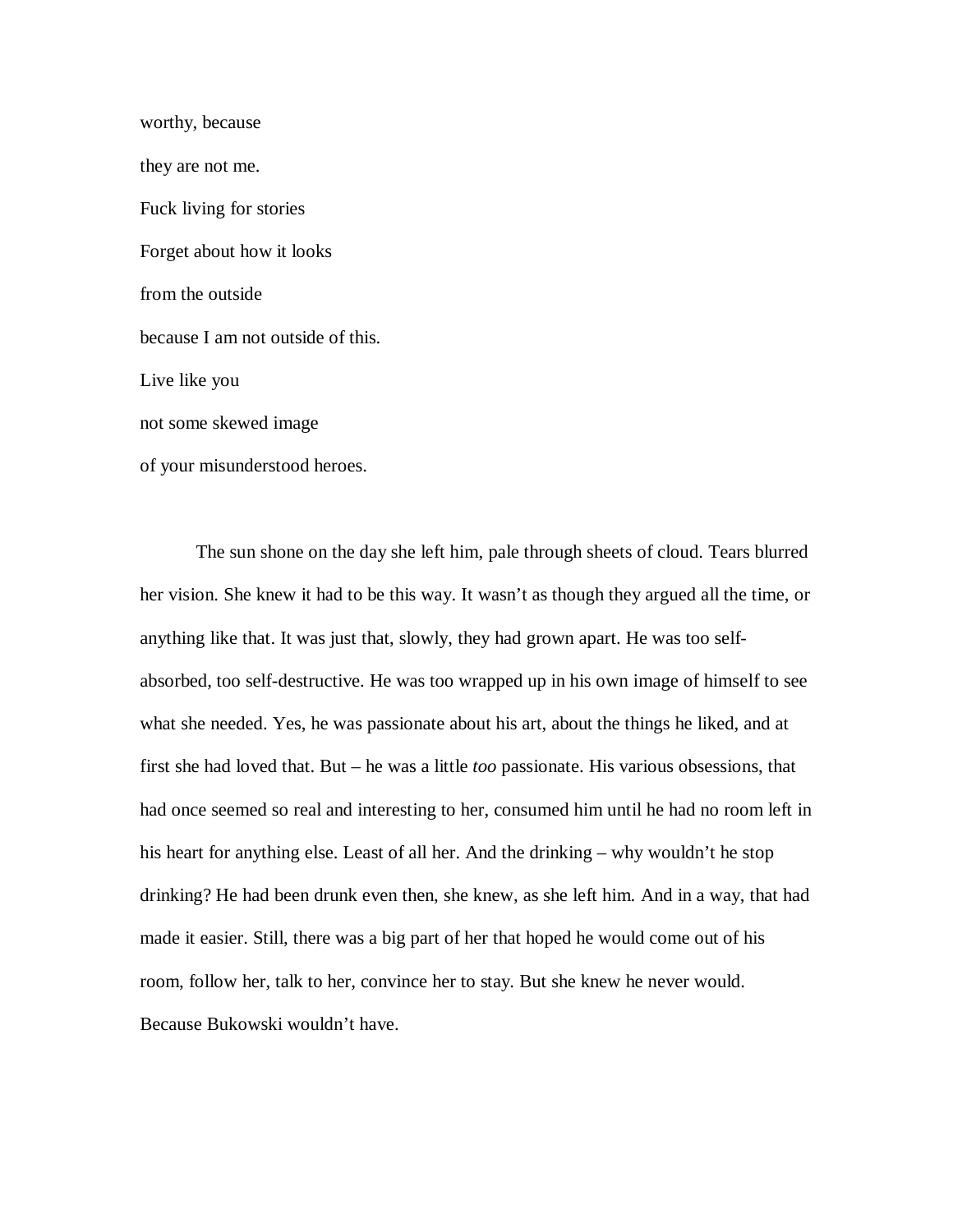I lived in a sleazy

hotel

in the worst part

of town

And I felt ashamed to bring her there.

She had two roommates

(both men. I drank their beer

they didn't say anything

about it.)

We found ways to be together

in her room

in mine

in parks

at her friend's houses

once, in the bathroom

of a restaurant

(she paid.)

I had a beautiful knife at the time

four inches long

wicked lightflashing blade.

She didn't like it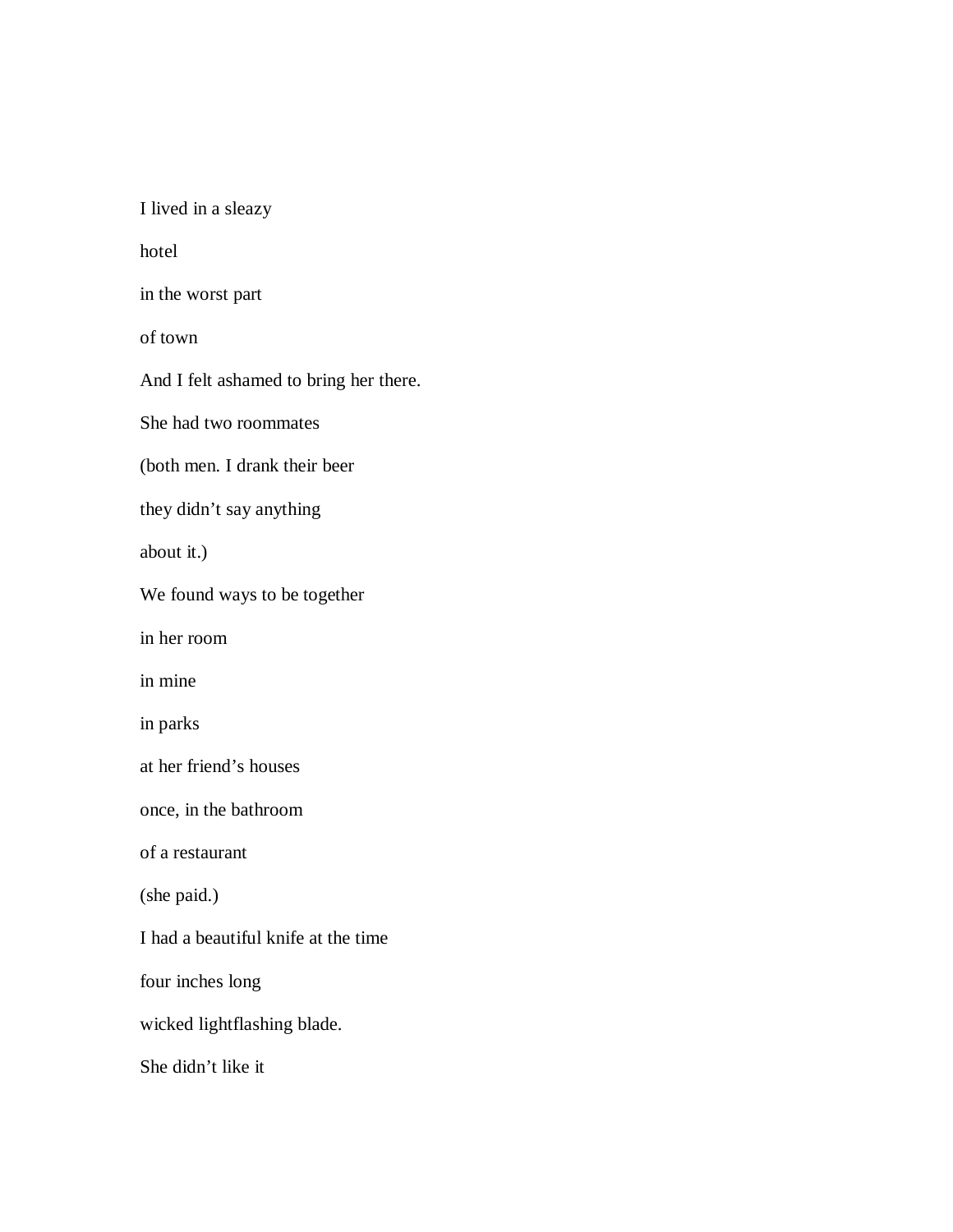didn't see why I should have such a thing want such a thing. I ground the blade down until it was smooth sawed off the handle hammered the metal into a ring gave it to her she wore it on her thumb.

He was a vicious bastard at times.

He drank all the time, and when he was drunk, the meanness would pour out of him. He'd tear at anyone who tried to reach out to him. And of course, the only one who was there consistently was her. Sometimes, it got too much for her.

"Look at you, standing there" he hissed, the drink slurring his words. "Yeah, I know…I know what you're thinking. You're gonna leave, like they all do. Gonna leave. Go on, then  $-$  leave!"

"What are you talking about?" she protested. "When did I say I was going to leave? I put up with your bullshit all the fucking time, and I don't even complain, but there's only so much I can take."

"Oh! Oh! Ho! Threatening me now? You lousy bitch, you think, you think you're so fucking special that I, I, I can't fucking live without you?"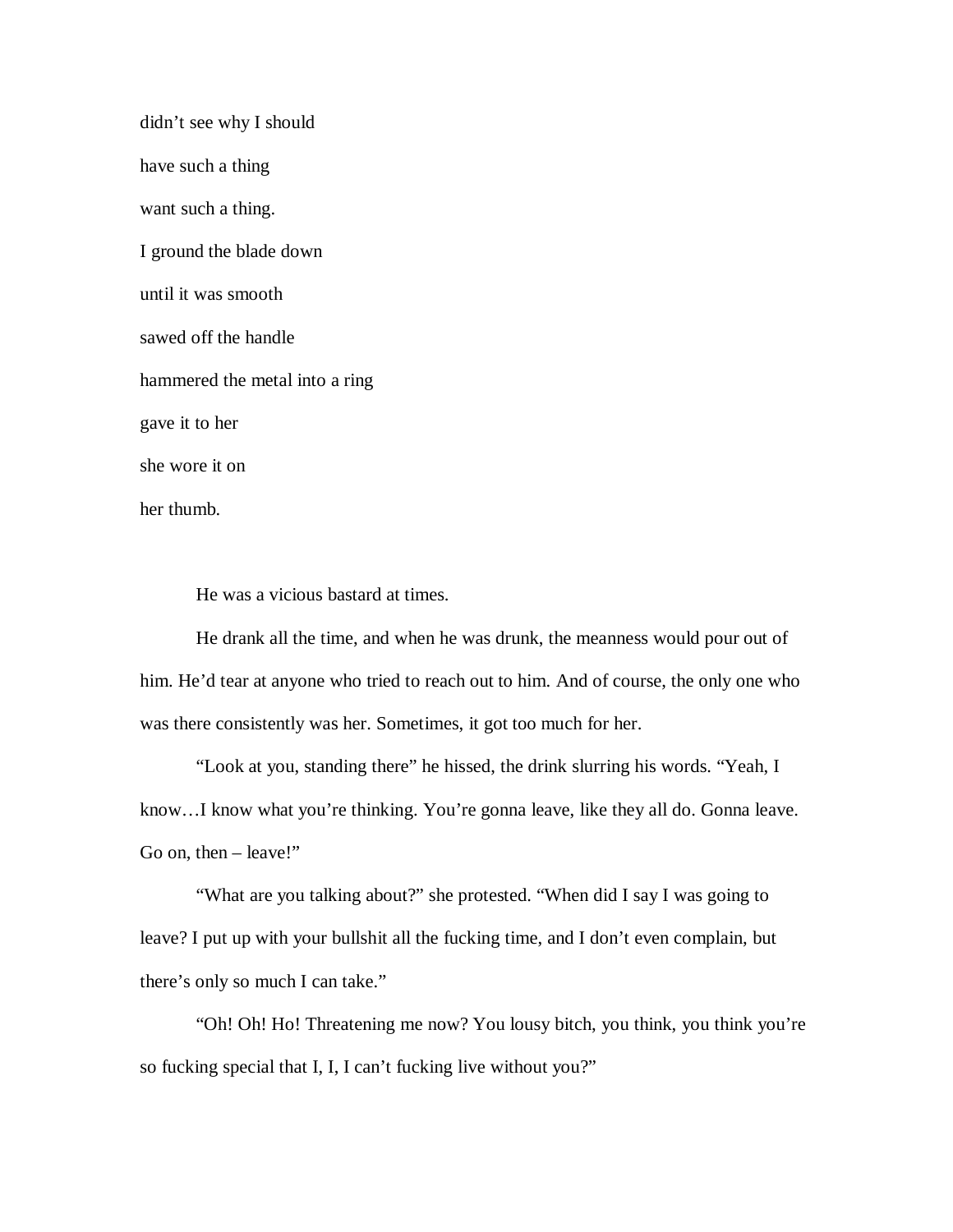"Jesus, why are you being such a prick tonight?" she asked.

"Who is he? Eh? Who is he?"

"Who is who? What are you talking about?"

"You know…you fucking *know* what I'm talking about. Don't lie to me!"

"You sound like a madman, you drunken piece of shit!"

"You've found someone else. I know...don't fucking lie to me!"

She left when he threw the bottle at her, and she never should have gone back.

That should have been the last straw. But they had been through so much together. She

loved him. It had seemed worth one last shot.

## "WHY ARE YOU ALWAYS DRUNK?"

she screamed

"WHY DO YOU HAVE TO DRINK ALL THE TIME?

### YOU DON'T *DO* ANYTHING

JUST SIT THERE

DRUNK!"

but it's not true

sometimes I write poems

like this one

"YOUR POEMS SUCK!"

"Maybe" I said

"but I'm a damn good drunk."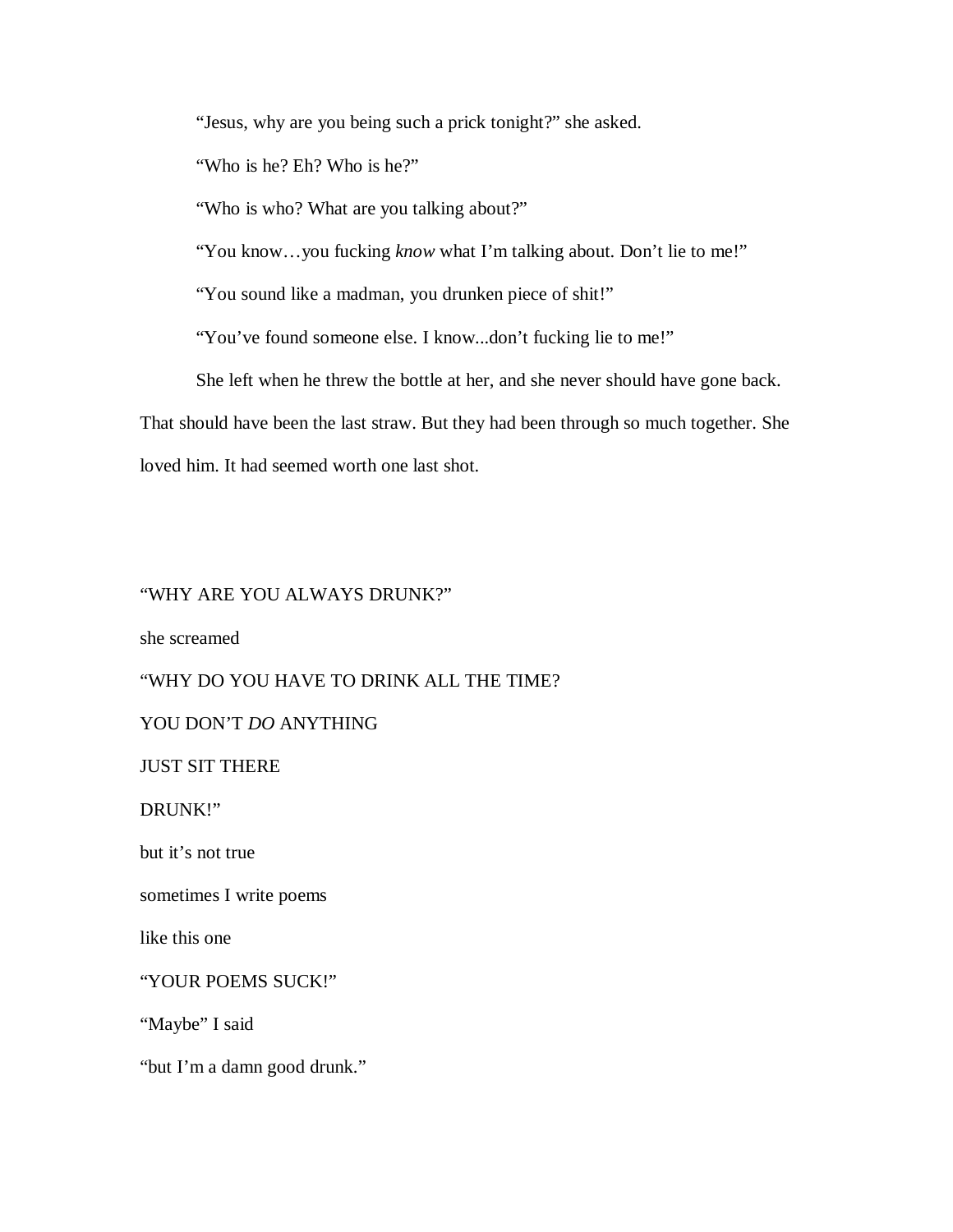The guy in the next room hammered

on the paper-thin wall

and shouted.

I threw a beer bottle

it looped in the air

shone like a fish

in the light

and smashed against the wall.

He stopped hammering.

"WHAT THE FUCK ARE YOU DOING?

YOU CRAZY BASTARD!"

She left.

I opened another beer

Drank

Drank again.

The silence seemed to vibrate in the small room as it filled up the space where a moment before, his words had hung in a rain of silver and gold.

"Wow" she said. "Great poem" she said.

But it wasn't what Bukowski had written that she thought of as she watched streaks of sunlight wash against the walls, slant across his cheek, kindle his three day beard into an inverted halo. It was the fire in his eyes as he spoke, the depth of emotion in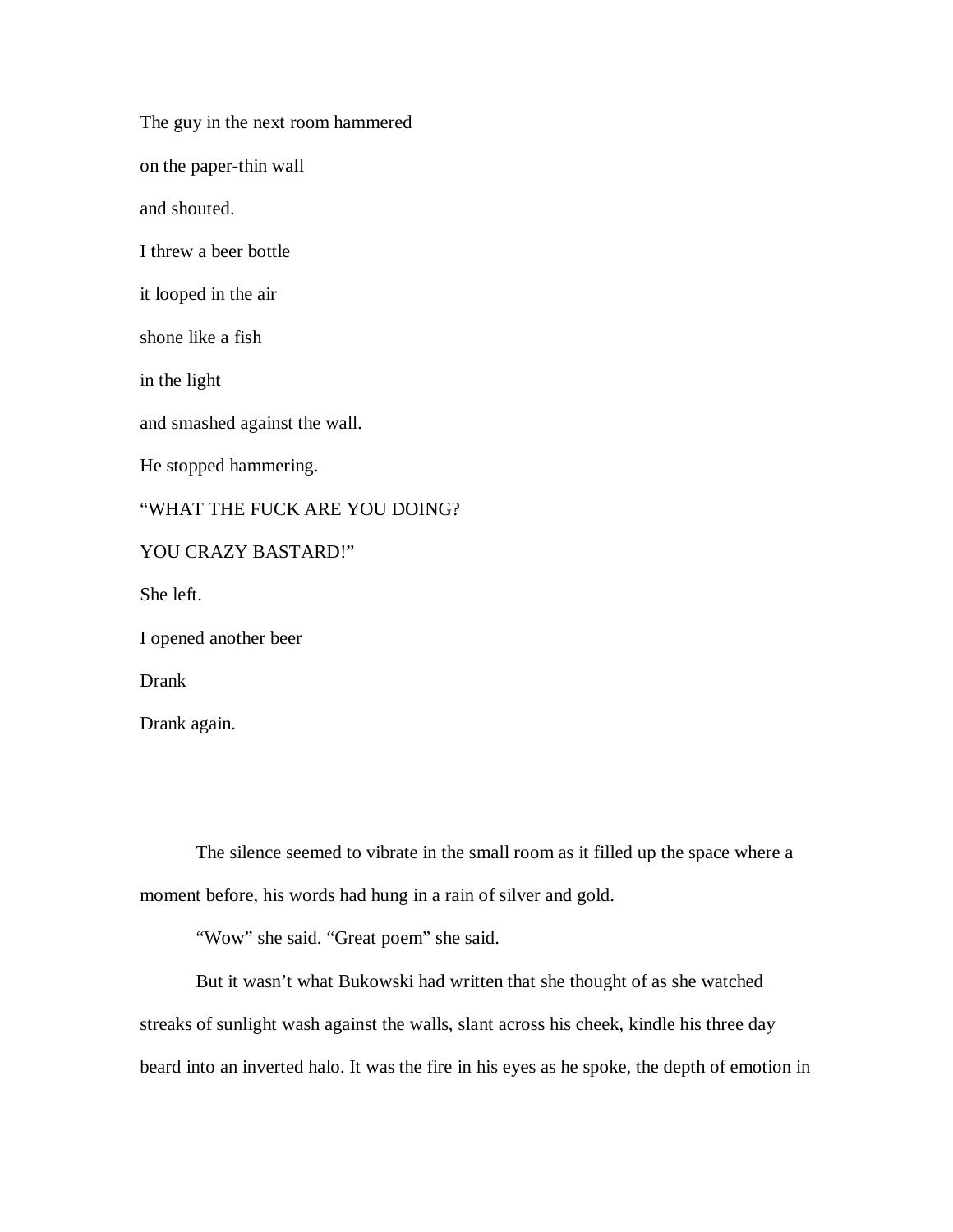his voice, the power that he found in the words of another. He was swept up by it as he read, elevated far beyond this shabby room in this shabby part of town, lifted into another world. And he had wanted to take her with him. It made her feel privileged. He was unlike anyone she had ever known before.

Hank would have left it at that He wouldn't have seen her again written about her again there would be some other woman some other drunken night life would go on but that's not how it went with us. We made it up "I just want you to *do* something with your life I don't want you to waste what you have" and I knew she didn't understand everything I had tried to teach her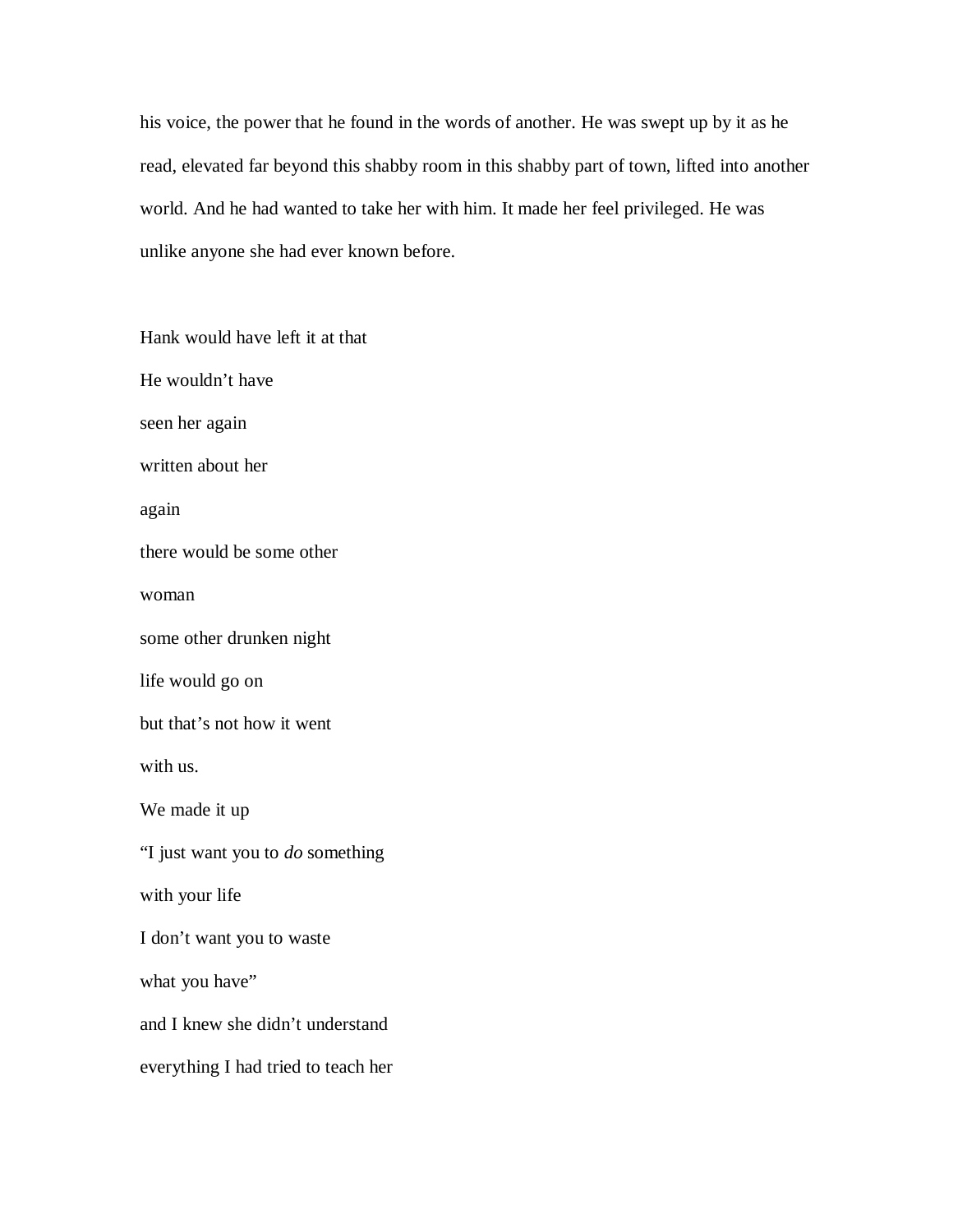## like

the future is a myth life is now all the great poets wrote best when they were writing for their lives poverty is the price you pay and hope the gods accept it cigarettes taste better at night. "Don't worry I'll get published things will be better." But we both stopped believing She stopped hoping.

She looked away, looked back again. He was still smiling at her across the street. It was definitely her that he was looking at. No doubt about it. His hair was messy, but in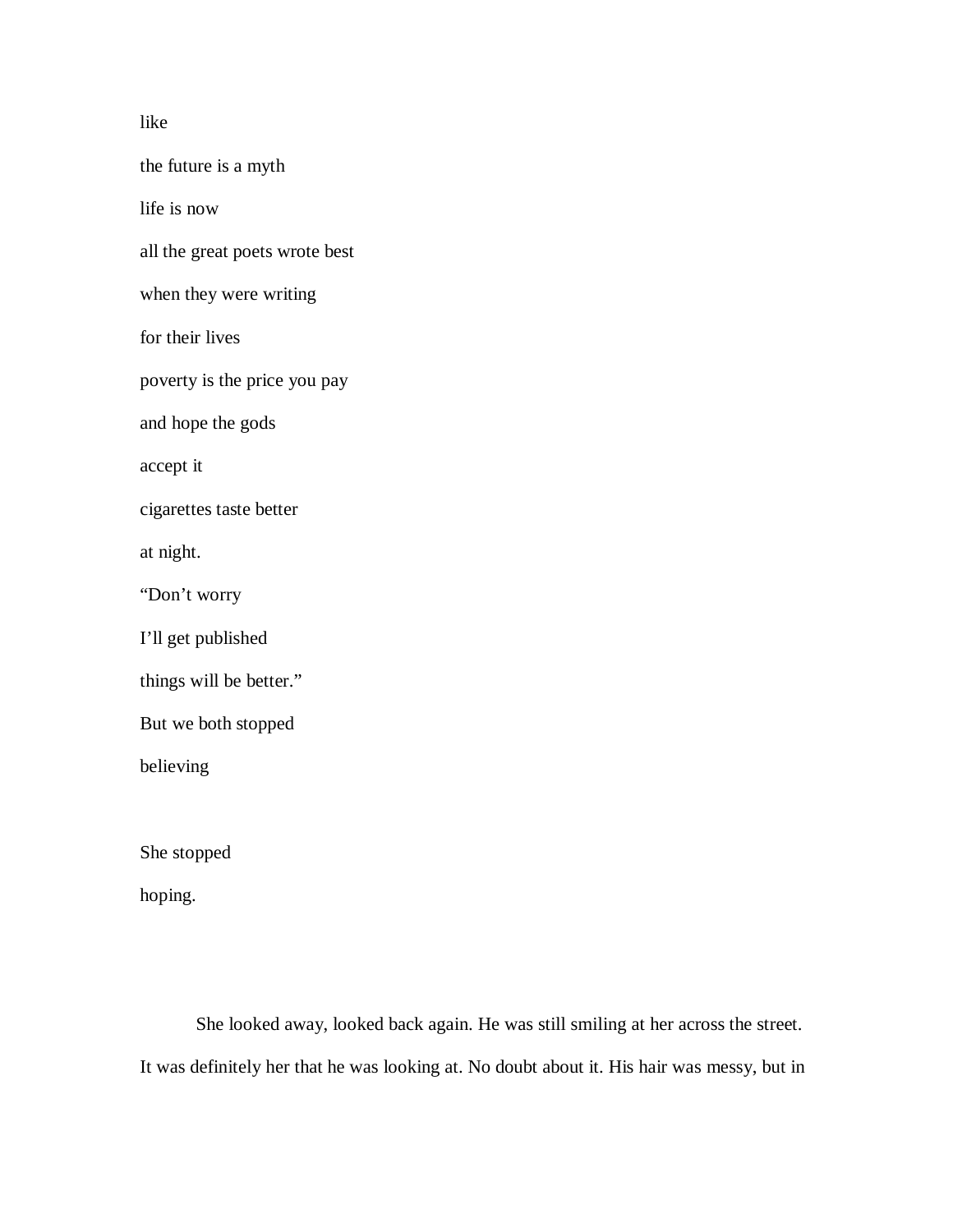a good way, like he'd just got out of bed. Like they'd just woken up together. Those glasses looked cool. They suited him. Shame about his shoes.

The lights changed. They walked towards each other, ten paces, pistols drawn, to the barricades. He stopped in front of her. Behind his glasses, his eyes seemed to glow, clear and bright, lit from within by pain and joy.

"Hi" he said.

"Hi" she said. "Nice eyes." And she couldn't believe what she was saying.

"You wanna grab a coffee?" He smiled as though he already knew the answer, and whatever strange impulse she had been following so far pushed her on.

"Sure" she smiled.

There were no more

drunken rows

but one day

she came to me

and she was dressed a certain way

like she was wearing armour

(women have a uniform, I have noticed

they put it on

when they leave.)

"I don't think we can

go on"

she said